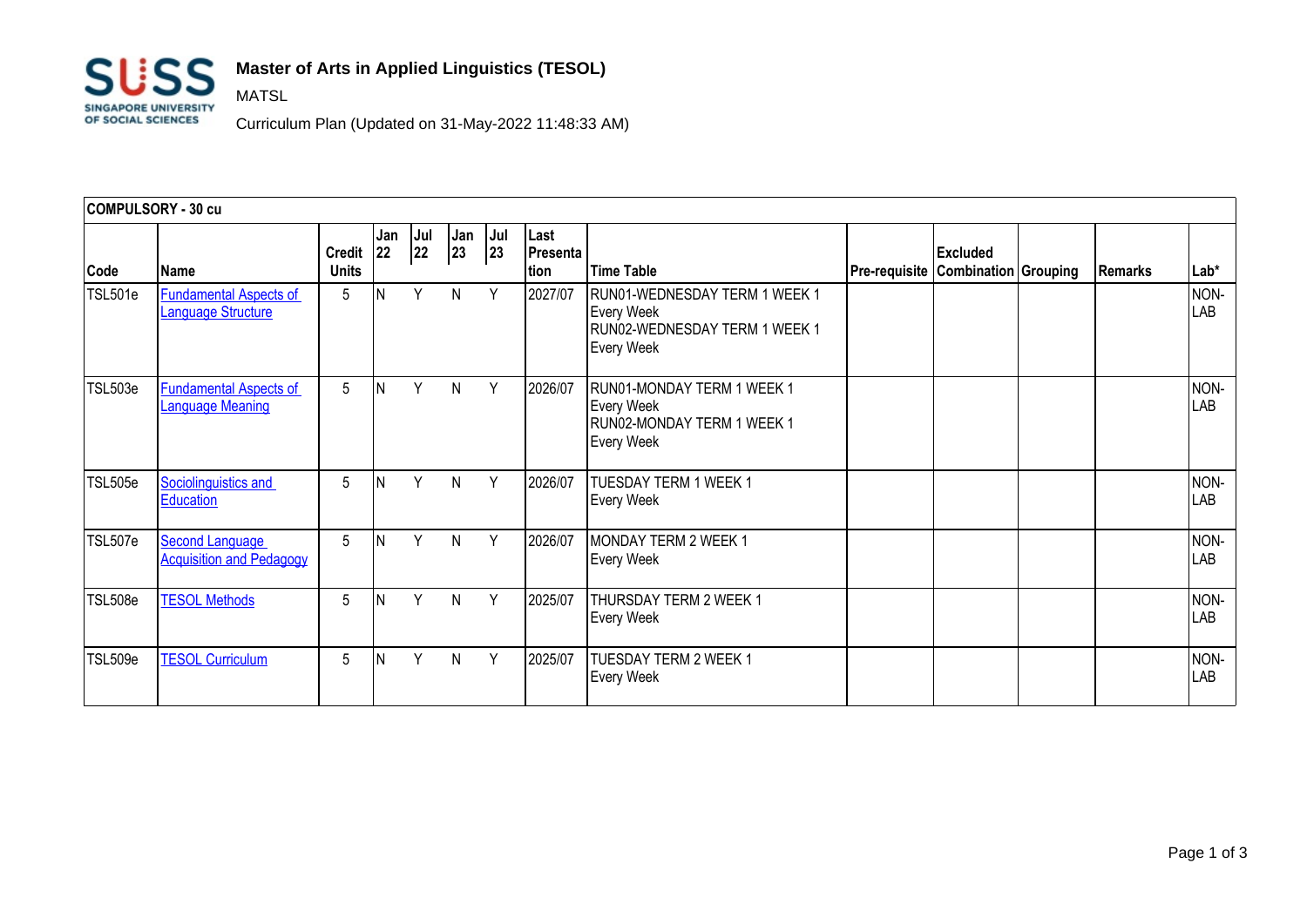| ELECTIVE - Minimum 20 cu, maximum 30 cu |                                                                  |                               |              |              |              |              |                           |                                                                                             |                                    |                 |         |             |
|-----------------------------------------|------------------------------------------------------------------|-------------------------------|--------------|--------------|--------------|--------------|---------------------------|---------------------------------------------------------------------------------------------|------------------------------------|-----------------|---------|-------------|
| Code                                    | Name                                                             | <b>Credit</b><br><b>Units</b> | Jan<br>22    | Jul<br>22    | Jan<br>23    | Jul<br>23    | Last<br>Presenta<br>ltion | <b>Time Table</b>                                                                           | Pre-requisite Combination Grouping | <b>Excluded</b> | Remarks | $Lab*$      |
| TSL551e                                 | <b>Global English and</b><br>Lanquage Teaching                   | 5                             | Y            | $\mathsf{N}$ | $\mathsf{N}$ | N            | 2026/07                   | <b>TUESDAY TERM 1 WEEK 2</b><br><b>Every Week</b>                                           |                                    |                 |         | NON-<br>LAB |
| TSL553e                                 | <b>Classroom Discourse</b>                                       | 5                             | IN.          | $\mathsf{N}$ | Y            | N            | 2026/07                   | THURSDAY TERM 2 WEEK 1<br><b>Every Week</b>                                                 |                                    |                 |         | NON-<br>LAB |
| <b>TSL555e</b>                          | Literacy, Language and<br>Education                              | $5\overline{)}$               | IN.          | $\mathsf{N}$ | Y            | $\mathsf{N}$ | 2026/07                   | <b>WEDNESDAY TERM 1 WEEK 1</b><br><b>Every Week</b>                                         |                                    |                 |         | NON-<br>LAB |
| TSL557e                                 | <b>Pragmatics and TESOL</b>                                      | 5                             | Y            | $\mathsf{N}$ | $\mathsf{N}$ | $\mathsf{N}$ | 2026/07                   | THURSDAY TERM 1 WEEK 1<br><b>Every Week</b>                                                 |                                    |                 |         | NON-<br>LAB |
| TSL561e                                 | <b>Pedagogical Grammar</b>                                       | 5                             | N            | $\mathsf{N}$ | Y            | $\mathsf{N}$ | 2026/07                   | SATURDAY TERM 1 WEEK 1<br>Every Week                                                        |                                    |                 |         | NON-<br>LAB |
| <b>TSL563e</b>                          | <b>Materials Development</b>                                     | 5                             | IN.          | $\mathsf{N}$ | $\mathsf{N}$ | $\mathsf{N}$ | 2025/07                   | <b>TUESDAY TERM 2 WEEK 1</b><br><b>Every Week</b>                                           |                                    |                 |         | NON-<br>LAB |
| TSL565e                                 | anguage Testing and<br>Evaluation                                | 5                             | Y            | N            | $\mathsf{N}$ | $\mathsf{N}$ | 2026/07                   | FRIDAY TERM 2 WEEK 1<br><b>Every Week</b>                                                   |                                    |                 |         | NON-<br>LAB |
| TSL567e                                 | <b>English for Specific</b><br><b>Purposes</b>                   | 5                             | $\mathsf{v}$ | $\mathsf{N}$ | Y            | $\mathsf{N}$ | 2026/07                   | RUN01-MONDAY TERM 2 WEEK 1<br><b>Every Week</b><br>RUN02-MONDAY TERM 2 WEEK 1<br>Every Week |                                    |                 |         | NON-<br>LAB |
| TSL571e                                 | <b>Academic Discourse:</b><br><b>English in a Global Context</b> | 5                             | Ý            | $\mathsf{N}$ | $\mathsf{N}$ | N            | 2026/07                   | <b>TUESDAY TERM 2 WEEK 1</b><br><b>Every Week</b>                                           |                                    |                 |         | NON-<br>LAB |
| TSL573e                                 | Research Methods in<br><b>Applied Linguistics</b>                | 5                             | <b>N</b>     | $\mathsf{N}$ | Y            | $\mathsf{N}$ | 2026/07                   | <b>WEDNESDAY TERM 2 WEEK 1</b><br><b>Every Week</b>                                         |                                    |                 |         | NON-<br>LAB |
| <b>TSL688</b>                           | <b>Applied Research Project</b>                                  | 10                            | Y            | Y            | Y            | Y            | 2026/07                   |                                                                                             | <b>TSL573</b>                      | TSL699          |         | NON-<br>LAB |